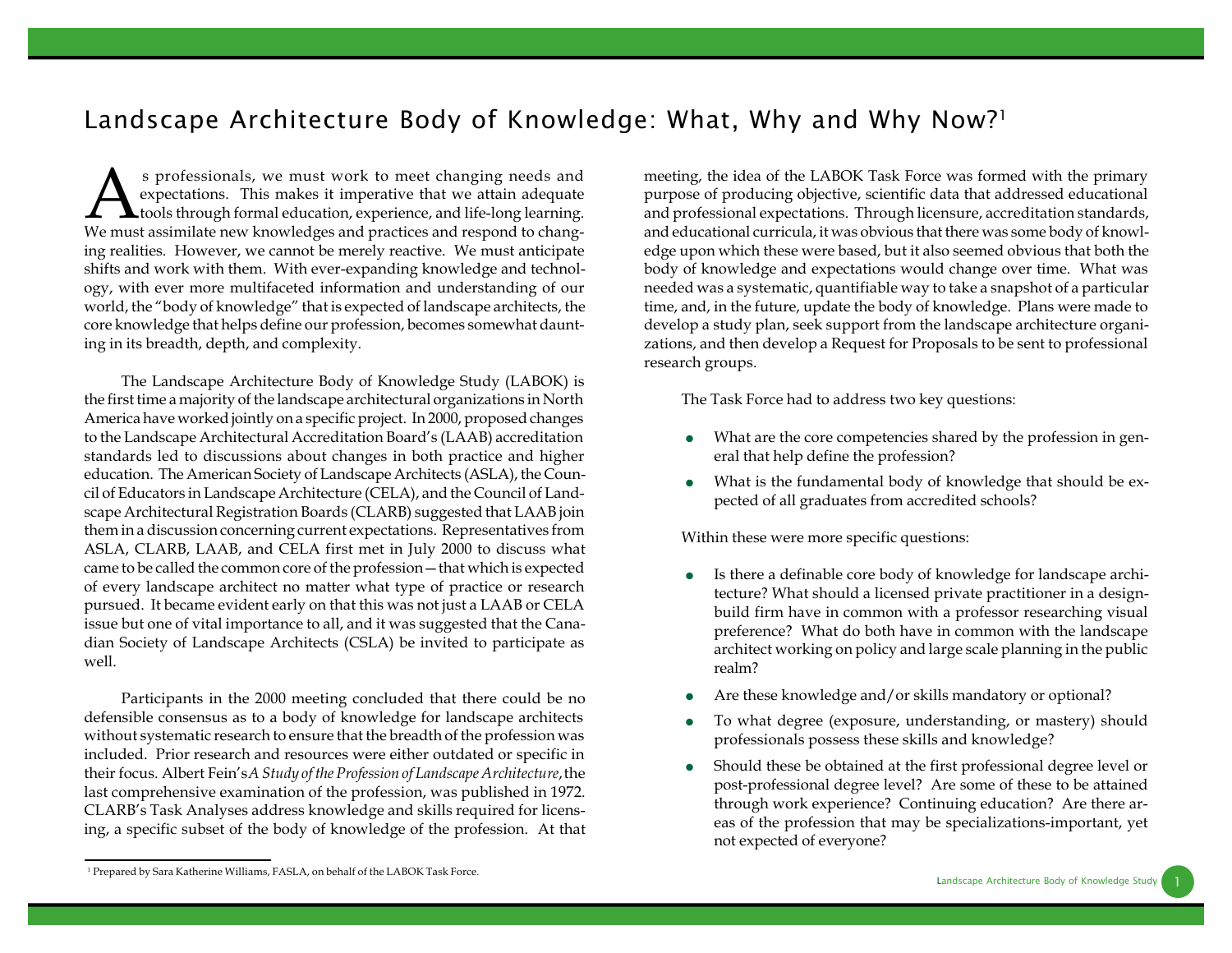A reasonable organization for the survey document emerged over time. There are "knowledge" statements, which measure what we *know*, and "competency" statements, which deal with what we *do* with what we have learned. This organization marked a significant shift in the study. At the beginning of the study, survey statements were organized as either a "task" or "knowledge." Tasks focus on specific, discrete activities. The Task Force decided that competencies, built upon the application of knowledge, would be better indicators of what professional expectations are. An additional benefit of competencies was the capability to reduce a large, cumbersome list. The domain of COMMUNICATIONS is a good example of the breadth and complexity of competencies in that they focus on the goals and results of communication rather than the tools used.

The basic questions were deceptively simple, as the Task Force and focus group participants soon discovered. Crafting the correct questions to ask proved to be a balancing act. Too much detail and the study instrument becomes unwieldy. Yet "inclusive" and "comprehensive" were always key objectives. One strategy was to make individual statements as broad as feasible by assuming that several implicit or unstated knowledges or competencies form the basis for a broad single statement, and recognizing that some knowledges and competencies are basic to several statements. For example, "plants and horticulture" are not explicitly given their own statement, but are vital to any knowledge of "natural site conditions and features," "resource conservation, habitat restoration and urban ecology," "landscape maintenance techniques," and many other knowledge statements. Indeed, in the entire DOMAIN VI, SITE DESIGN AND ENGINEERING, it is difficult to find a knowledge statement that does not include plants. Likewise, competency in planting design is implicit in a number of explicit competency statements.

Through meetings, conference calls and e-mails, the LABOK Task Force worked with The Chauncey Group to clarify and refine the study instrument and to identify professionals for interviews, focus group, pilot study, and final survey. Task Force participants over the past few years include Sara Katherine Williams, FASLA (chair); Lu Gay Lanier, FASLA; Patrick Miller, FASLA; Gere Smith, FASLA; Peter Pollack, FASLA; Cecelia Paine, FCSLA; Fran Pauze; Clarence Chaffee; Vince McDermott, FASLA; Joanne Westphal, ASLA; Dan Donelin, FASLA; Timothy Keller, FASLA; Brian Orland, FASLA; and Ron Leighton. Representing the American Society of Landscape Architecture, the Landscape Architectural Accreditation Board, the Council of Educators in Landscape Architecture, the Canadian Society of Landscape Architects, and the Council of Landscape Architecture Registration Boards, these individuals' significant time commitments and considerable experience made this project happen.

Many thanks are owed to the individuals who participated in interviews, the focus group, and the pilot study. For each group, the Task Force prepared a list of potential participants who represented the range of experience, practice type, demographics, region, and other variables. This list was compiled to get a representative cross-section of the profession and to enlist individuals known to be thoughtful contributors. Trying to summarize the depth and breadth of the profession into a workable study instrument was challenging, but watching it unfold was fascinating. The astuteness, richness of experiences, and passion of the participants has been gratifying.

The importance of the professionals who agreed to be interviewed and to participate in the focus group and pilot study cannot be overemphasized. The content of the body of knowledge was crafted by those individuals, and the final survey indicated relative importance. Interviews provided a long list of potential knowledges and competencies. These were edited by the focus group to construct a thorough yet workable survey document. A small representative segment of the LABOK Task Force further edited the survey document. This was sent out to a pilot group for further evaluation, and the resulting edits became the final survey.

Demographics were important so that there might be insights as to differences between subgroups, such as private vs. public vs. academic practice; office size; gender; or new vs. seasoned professionals. In each step, diversity of the profession would be a major factor in selecting participants. Task Force members consistently sought out those who were licensed and those who were not, those who fit into "traditional" types of practice, and those who were on the fringes or involved in cutting-edge work and research. Geographic and other issues were also considered.

Do the findings of the LABOK survey answer the basic questions? Not entirely in black and white. They are findings and must now be analyzed to ascertain their meaning. One participant in the LABOK pilot study group summed all this up quite well: *"Good survey, now what?"*